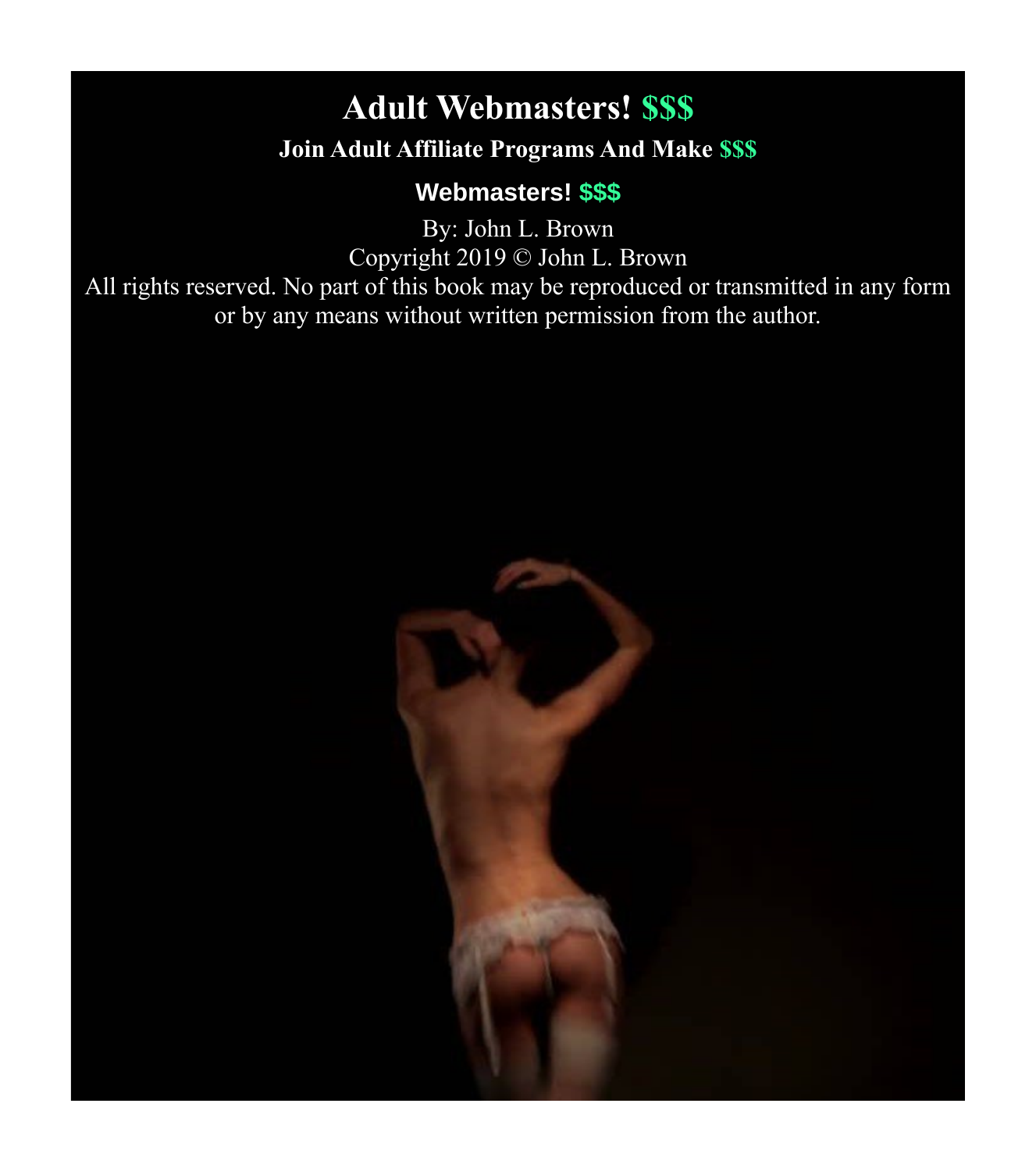### **Table of Contents**

[Adult Webmasters! \\$\\$\\$](#page-0-0) [Webmasters Start Here! \\$\\$\\$](#page-2-0) [What Do I Need To Get Started?](#page-4-0) [Get The Word Out There](#page-5-0) [How Much Money Can You Make?](#page-6-0) [Tube Sites And Top Sites](#page-7-0) [My Favorite Affiliate](#page-8-0) [My Ads!](#page-9-0)

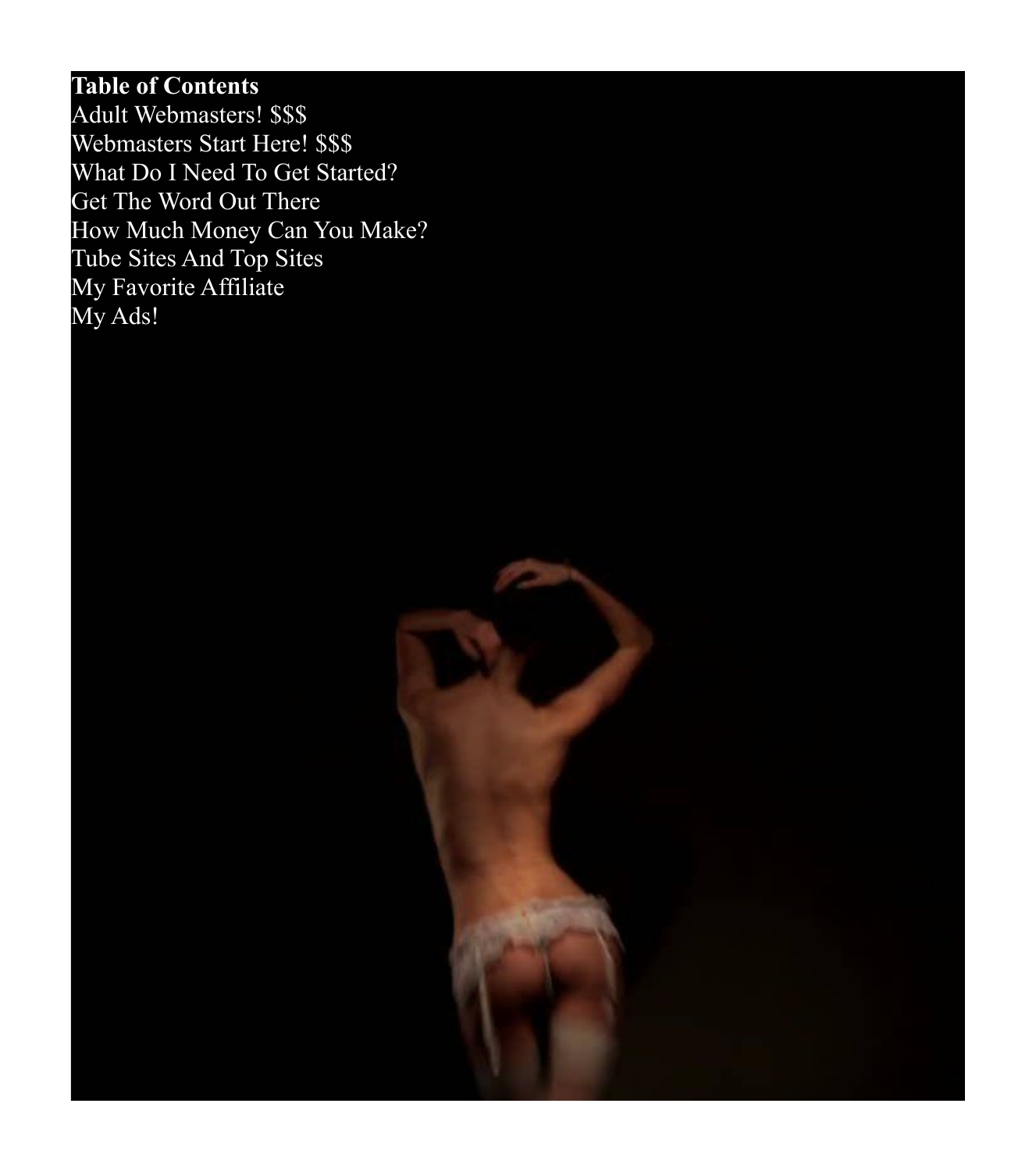#### <span id="page-2-0"></span>**Webmasters Start Here! \$\$\$**

I will start by telling you a little bit about myself and why I become an adult webmaster promoting many different types of adult affiliates and many different niches. I joined so many and didn't know how to really promote them all, so I built a websites and added all the webmasters banners 120X60 on the front page, I built 2 of these sites and it's crazy to keep it updated because every now and then an affiliate will change something and the banner wont show, or the link is dead. I still have these 2 websites up and running, but decided to focus on just my favorite adult affiliates, and this has made life much better. I recommend just promoting 5 or 6 adult affiliates that you like the most, and this will help you stay focused.

I started around 2008 with no idea of how to build a website nor did I know any html programing. I had zero skills. I struggled for awhile but finally I taught myself and went crazy with it. I'm in my sixties and if I were younger, I would be modeling as a male model because the money is so good. A good webcam model that is not afraid of what to do in front of a webcam in the comfort of her own home can make so much money. If she or he is comfortable with their own body can really do great. Some models are living in large houses, driving a fine car and can take long vacations when ever they want. These webcam models are affiliates just like me, everyone they get to join, they make money, and that is what it's all about.

I not going to tell you that by joining adult affiliates is all there is to it. Just signing up is the first part, then comes the real work. If you have knowledge of html and know how to build websites, this is a plus. After you have your affiliate id/ids, then you can build websites to promote them. When I first started only after I learned how to build websites, I had business cards made, and passed them out to every hot girl I could find why promoting webcam models. I thought I would make a million the first year, but then, truth set in, I had to build websites and plenty of them to get my affiliate links in front of many other webmasters to make any money.

 This Affiliate Is My Best Affiliate With Plenty Of Promotional Tools! **YOU CAN MAKE A TON OF CASH PROMOTING ADULT AFFILIATES!** Webmasters Apply! **[Join Here](http://www.awempire.com/?referral_rs=john4953&psprogram=wmref&pstool=1_40327)**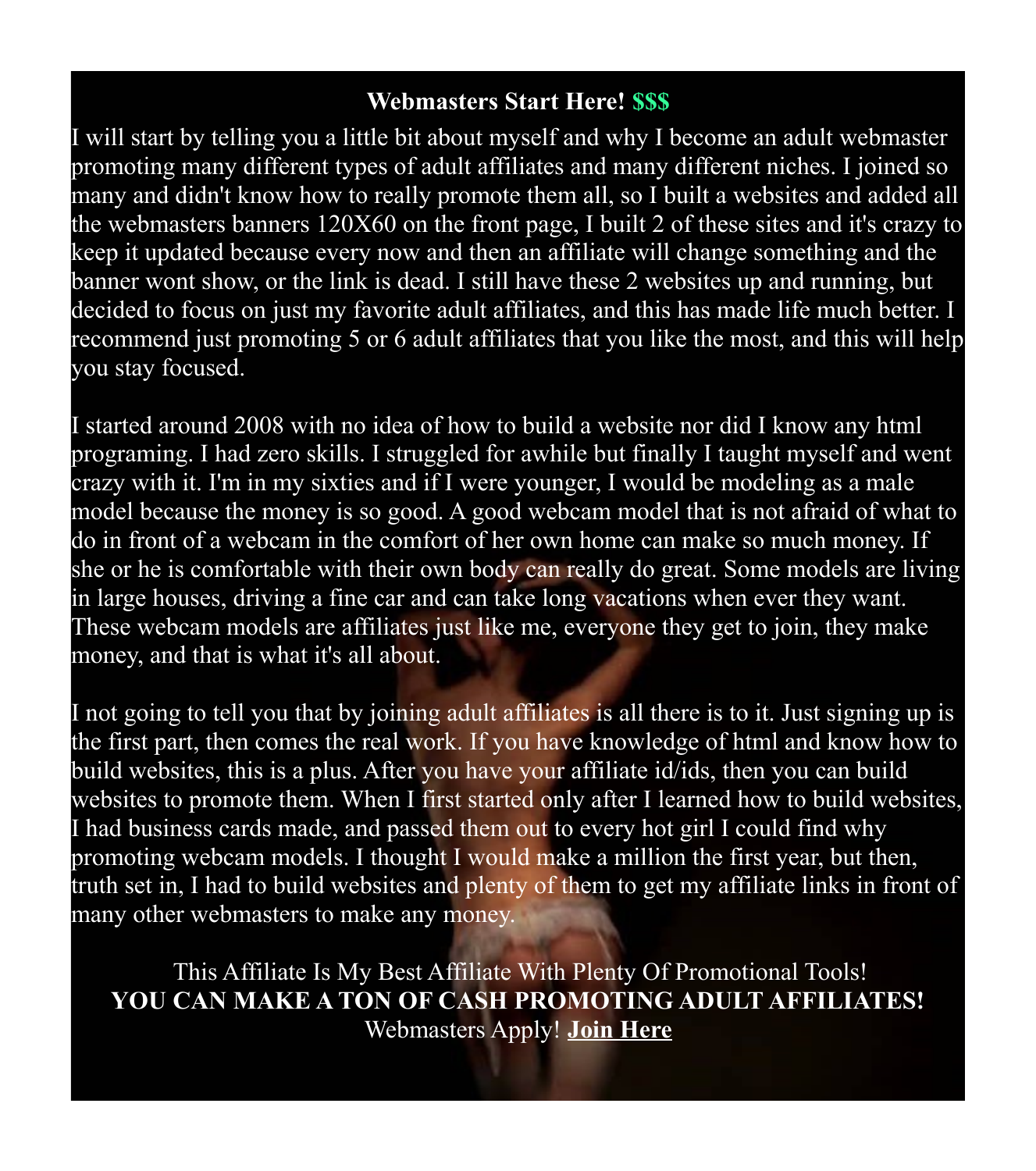#### **What To Do After Joining**

We all know twitter and facebook are ways to get your affiliate link out there. There is also many other social media sites that you can use to get your affiliate link in front of millions of potential webmasters/surfers to sign up. Not only will you get paid for other webmasters sign ups, you'll get paid for any web surfers that join any site under you. The money is great but the work is needed to get to a point where you can quit your job and webmaster full time. I'm lucky now because I am retired with nothing to do but build websites and promote. It's exciting when I get an email telling me a new sign up has just signed up under me. If you get lucky, one good webmaster head strong on making money can make you so much money.

There are many white label adult affiliates that allow you to create your own white label site with your affiliate id installed. These white label sites are free, and stay active as long as they make money for the adult affiliate, so it's very important to search out and join these adult affiliates and create your own white label sites, so you don't even have to have your own site to recruit new webmasters.

Another way to get your affiliate link out there is to build a bunch of websites, just single pages with your affiliate links on them and join Google to add your sites to their console where your site will be picked by Google.

After you build a bunch of sites, make sure you link them all together for better placement with Google search.

Webmasters Apply! **[Join Here](http://www.awempire.com/?referral_rs=john4953&psprogram=wmref&pstool=1_40327)**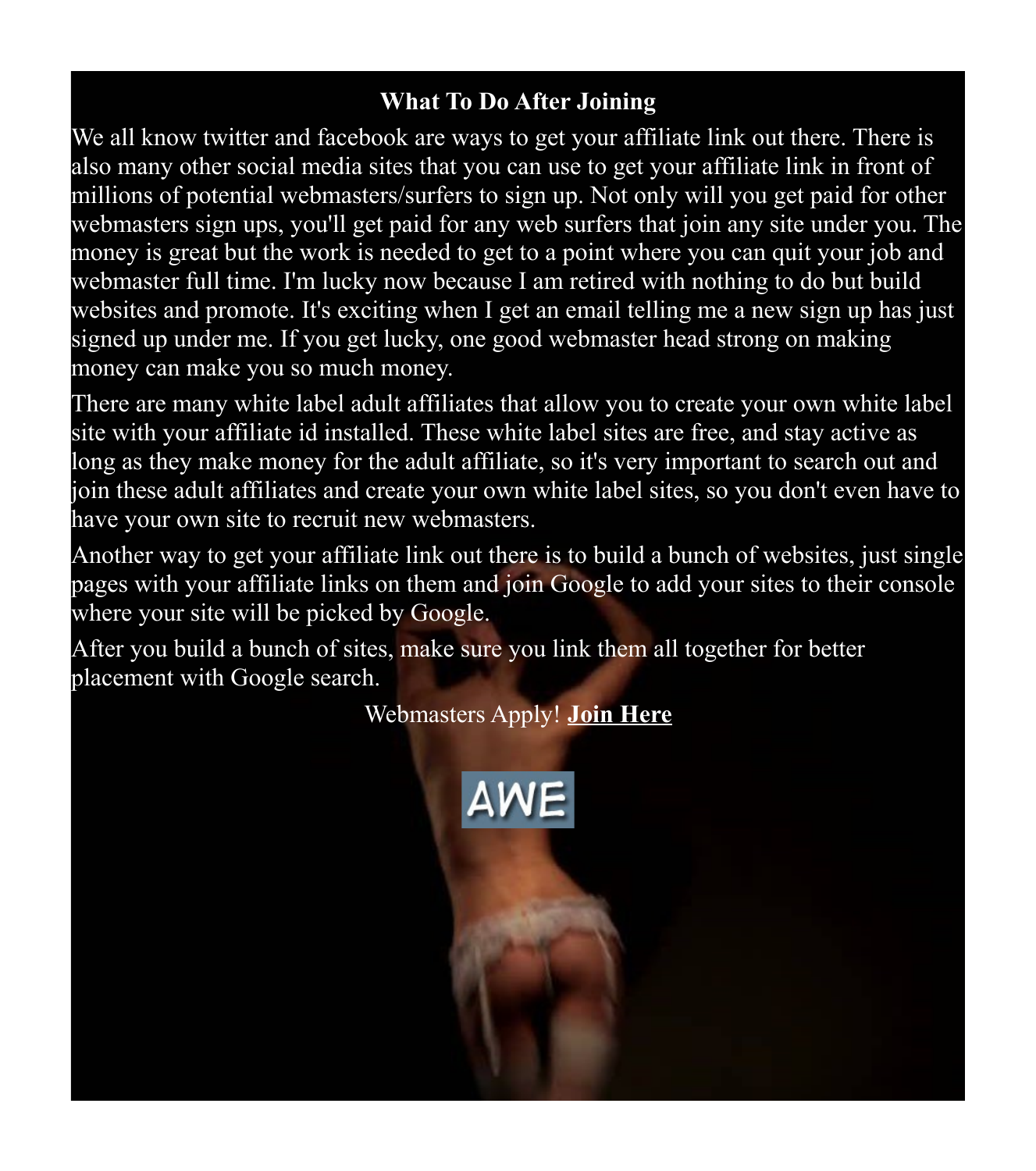#### <span id="page-4-0"></span>**What Do I Need To Get Started?**

You need to join and get your affiliate id/ids.

A Computer.

Internet Connection.

Some knowledge of html, or have someone build you a website.

Hosting, which you can get cheap hosting on ebay or just search to find what you're willing to pay monthly.

A way to make banners, or have someone make them for you. There are tons of free places on the net to make free banners.

You'll need to get your hands on some free adult images for making headers and banners for your sites, or pay to have them made for you. There is also many places on the net that you can find free nude images. I find them with a Google search and some are free to use but the ones that I'm not sure of, I just don't use the face.

You'll need drive, the drive to stick with it and make it happen. When you get your first sign up, you'll be so excited that you will work even harder to get more sign ups, I know I did. Always remember, the webmasters signing up under you, make you money.

Now, if you don't build websites, know html, or how to upload a website to a server, than you can just find places to submit your affiliate link to. Most websites wont allow affiliate links to be added to their sites, but some do.

There are many free hosting sites that you can upload a site to as long as your site is active and getting traffic.

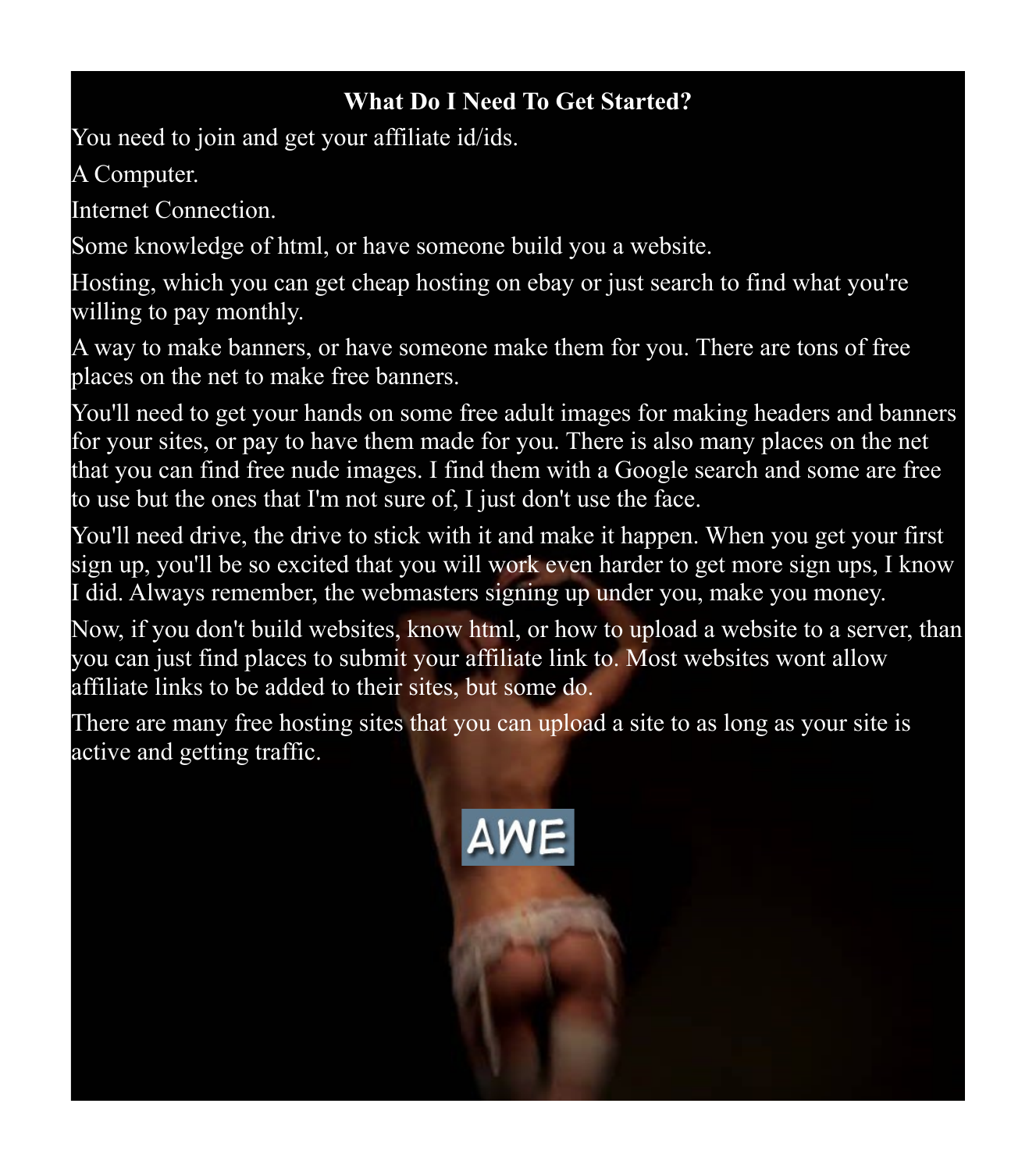#### <span id="page-5-0"></span>**Get The Word Out There**

If you have knowledge of promoting, advertising, ect. This is a plus. I was determined to make this work for me, so I stayed with it even when I thought I would never make any money. I'm retired and not worried about the money as much as the excitement of getting many webmasters under me working for me and making me money. Don't get me wrong here, I always need the money. There are many ways to promote your affiliate link, so just do a lot of reading with Google search and you-tube.



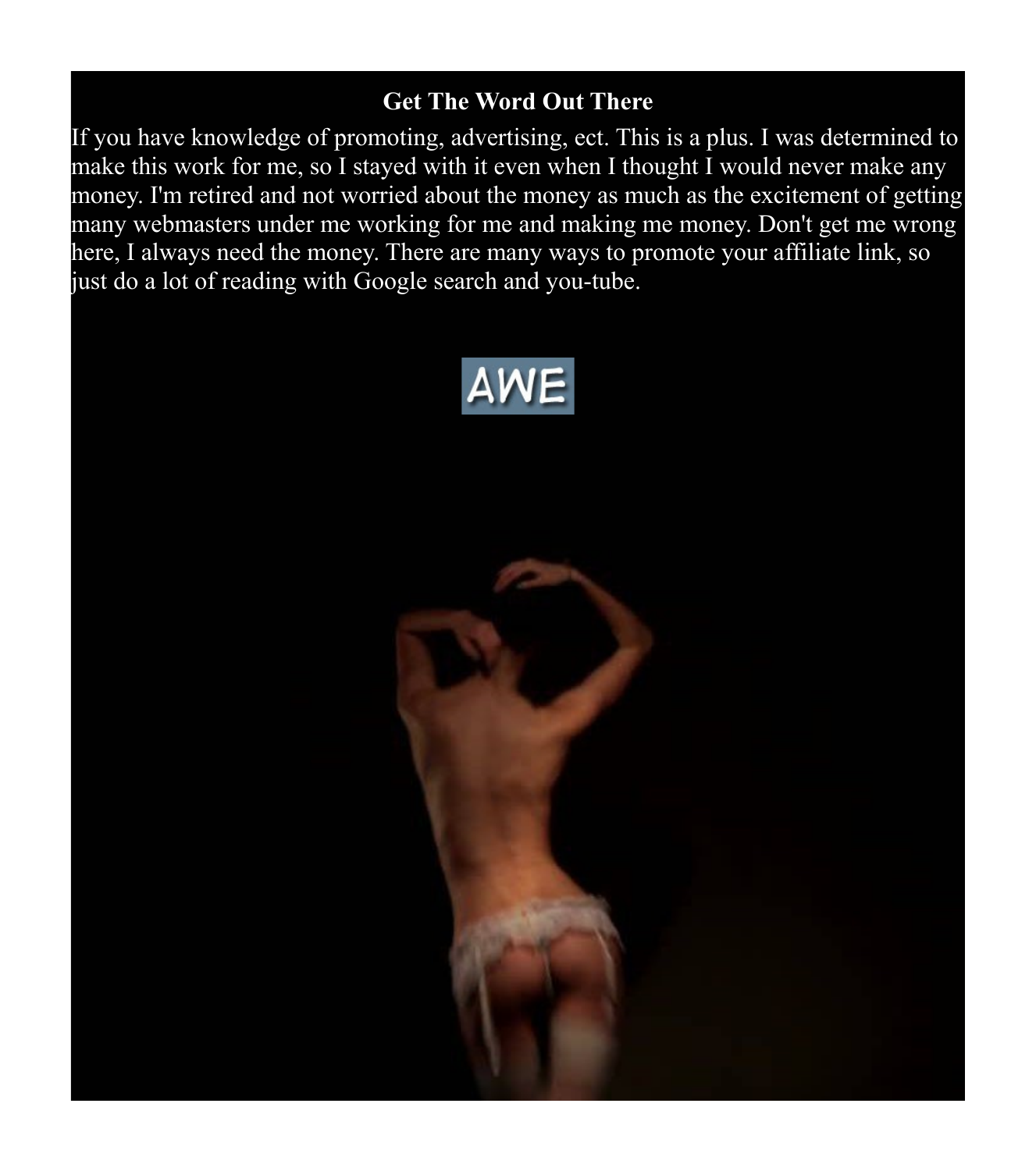#### <span id="page-6-0"></span>**How Much Money Can You Make?**

I will explain this in away that will make you want to start recruiting webmasters now. Let's say a webmaster signed up under you today and he/she made \$200 dollars, you'll get 5% or 10% depending on what the affiliate pays. If 5% which is \$10 dollars, now if he/she makes \$400 dollars, you'll make 5% or 10% If 5% which will be \$20 dollars. Let's say you have 10 webmasters all working making \$400 dollars each at 5% which would be 5% of 10 times  $$400$  dollars =  $$4000$  dollars which you would get \$200 dollars. If you get lucky and sign up a real motivated webmaster, you could make a ton of money. That's how it works, and you must do your part also to make it all happen.

If you get lucky and a motivated webmaster joins under you, you could be set for a long time because a motivated webmaster with knowledge will see the potential of being a webmaster and work very hard at it. This is what you're looking for, motivated webmasters. Your goal is to get your affiliate link/links in front of many people across the net.

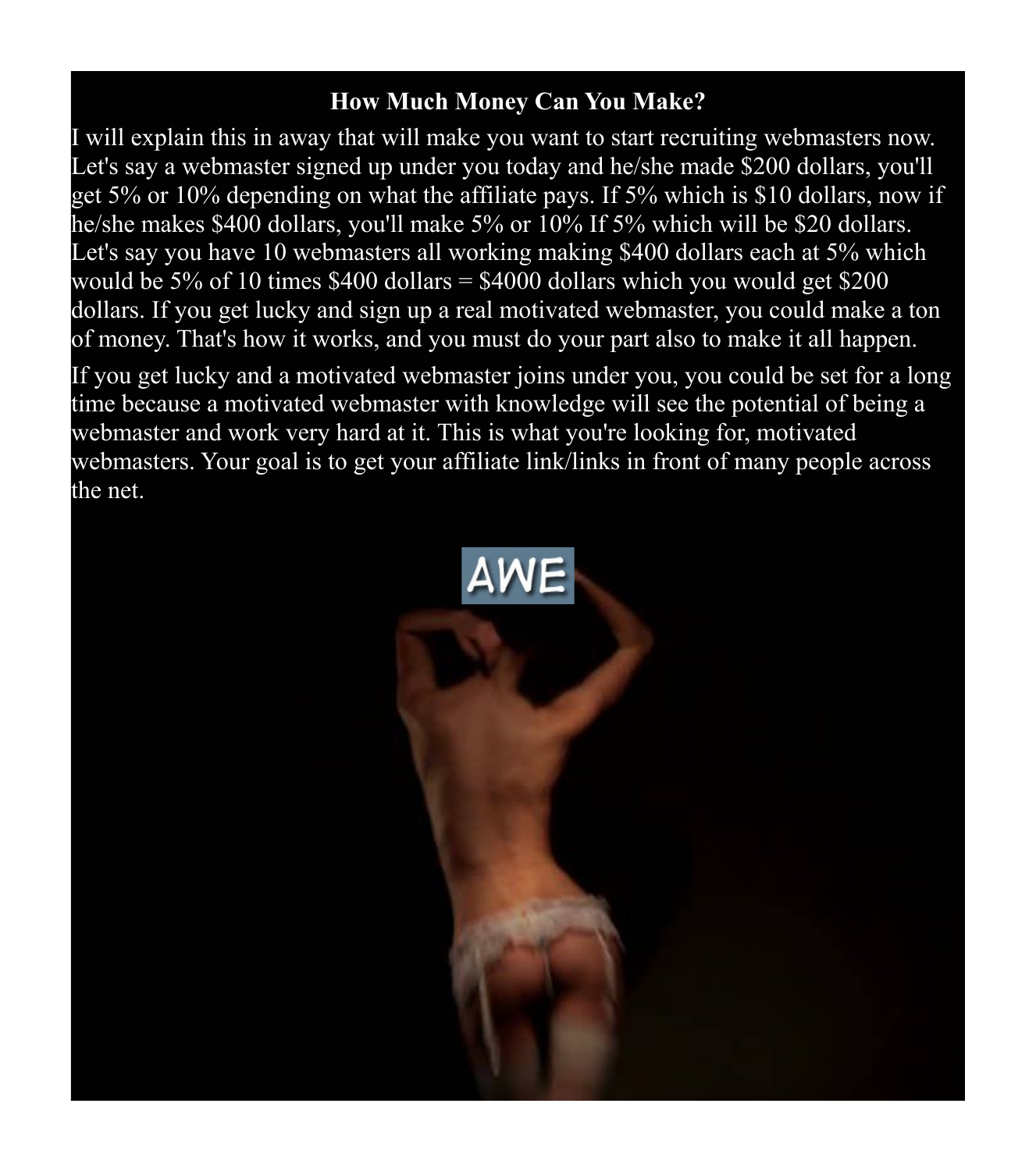## <span id="page-7-0"></span>**Tube Sites And Top Sites**

You can hire someone to build you a tube site or a top sites website but you have to be able to afford the hosting for these types of sites because they use a lot of bandwidth, and most hosting providers don't allow these types of sites for that very reason, so you would have to get your own dedicated server with plenty of bandwidth.

Tube sites gets plenty of traffic because of the updated content is always updating with new content and search engines loves content. Just make sure you have a lot of your affiliate links on your tube site and your set.

Top site allow you to let other webmaster submit their banners on your top sites and this will get you noticed more from search engines, plus you will have a lot of your affiliate links all over your top sites index page and other pages. Most top sites, you can add your own banner in between others banners.

The only thing bad about tube sites and top sites is the cost to run them, and keep them up to date because everything you had today will be gone the next day. I had a site up for a year and I did not up date it in that year because I was so busy, and when I did up date it, 90% of the affiliate links were dead pointing no where. I had 6 or 7 top sites 10 years ago and it was a job in it's self just keeping it up dated with fresh links.

Wordpress sites are also good for getting tons of traffic and blogs, but I personally don't like wordpress or blogs because of the abuse they get from bad surfers that don't respect anyone and make things bad for everyone else. Another reason I don't wordpress is because If you make a mistake, you could mess up the whole site and it's hard to fix.

My favorite is to just build plane websites with most of the content on the index page and connect all my sites together. I'm not telling what to do, but try a bunch of single or double page sites and link them together, you'll get a lot of traffic to them because they load very fast. I try not to use many frames to keep it loading fast. This has worked for me.

If you know nothing about html or programing, just practice making websites until you figure it out like I did. I did so many Google searches until I was sick of even typing in a search word. I also got very tired of reading so much but I kept going until now I never need any kind of help, and this has worked for me. You'll figure it out...

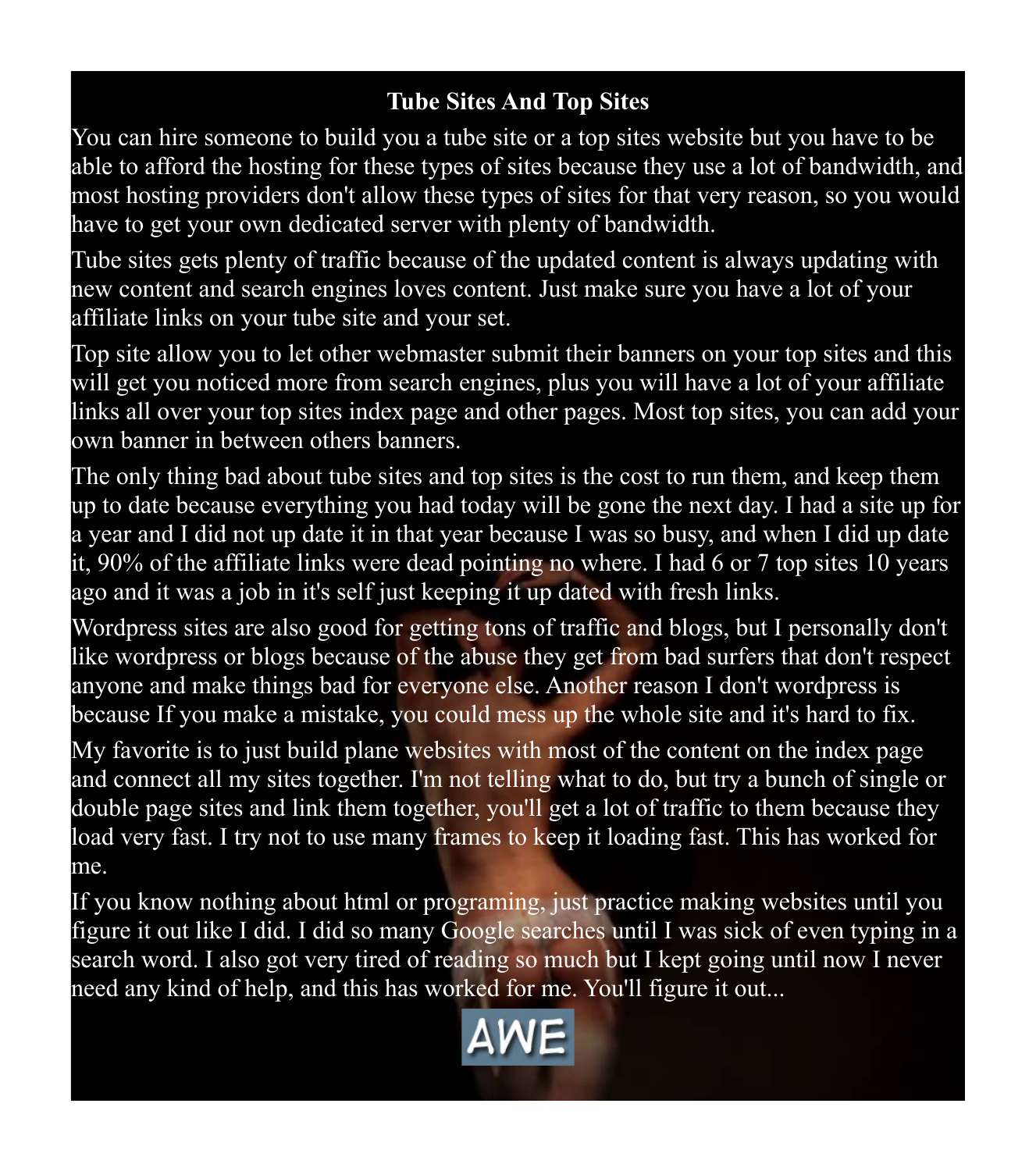### <span id="page-8-0"></span>**My Favorite Affiliate**

Become an affiliate with Adult Webmaster Empire, also known as AWE, and make money recruiting webmasters and webcam models, plus they offer a free white label site which is a great and cheap way to promote with your own white label site.

They also offer some of the best promotional tools of any other adult affiliate that I have ever joined. You can even put a whole cam site on your own site with the use of iframes.

I have joined so many adult affiliates I cant even tell you how many. As soon as I join and see their promotional tools. If I cant make and iframe of a whole page on my site from them, I just use their webmasters banner to promote just other webmasters because they don't have good tools.

When I first started out, I would grab all pictures, videos I could get from and affiliate, but it was work adding all that content to a site, plus it meant I had to make more pages to my site. I've got wise in my old age, now I look for affiliate with iframes to make a complete cam site right on my front page. This is in my mind one of the best adult affiliate on the net. I have been with them now for at least 10 or 12 years.

You have your own way and I have mine, that's what make the world go round.



[Get This Ebook And More Free Pdf Ebooks Branded With Your Affiliate id!](http://www.theviralmonsters.com/)